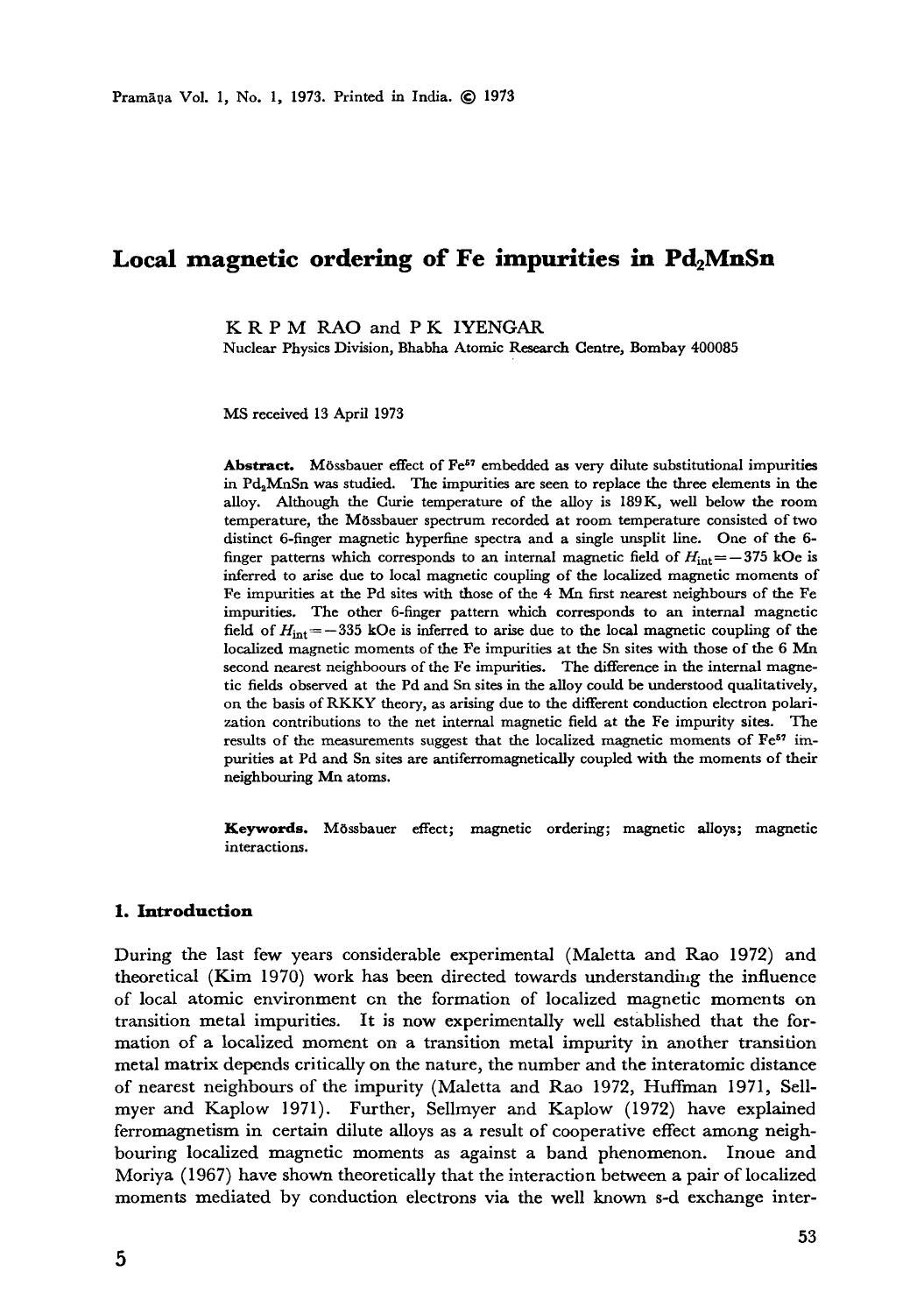action would lead to ferro- or antiferromagnetic coupling between the two moments depending on the separation between them and on the details of the Fermi surface.

In the present paper it is shown experimentally that ver  $\overline{f}$  dilute Fe<sup>57</sup> impurities embedded at Pd and Sn rites in the Heusler alloy (Webster 1969), Pd<sub>2</sub>MnSn exhibit local magnetic ordering, even at a temperature well above the Curie temperature of the alloy, due to local magnetic coupling of the localized moment of an Fe impurity with those of its neighbouring Mn atoms.

### **2. Experimental technique and results**

The Mössbauer spectra of  $\mathrm{Fe}^{57}$  embedded as dilute substitutional impurities in the Heusler alloy,  $Pd_2MnSn$  was studied using  $Co<sup>57</sup>$  diffused in the alloy as the source ( $Co<sup>57</sup>$  decays to an excited state of Fe<sup>57</sup> following electron capture). The alloy Pd<sub>2</sub>MnSn was prepared by repeated melting of the constituent elements of high purity in proper proportions in an arc furnace. X-ray diffraction measurements of the alloy prepared showed that the crystal structure was of the Heusler alloy type (figure 1), with a lattice parameter of 6.37  $\AA$  in agreement with the value reported by Webster (1969). Two thin disks of about  $1 \text{ cm}^2$  area were cut from the ingot for preparing Mössbauer sources subjected to different heat treatments. The disks were annealed at 600°C for about 50 hr and then at 900°C for about 3 hr. Small quantities of  $Co<sup>57</sup>$  activity was diffused into each of the disks following standard techniques. One of the sources was annealed at 900°C for 2 hr and slowly cooled to the room temperature. The other source was also annealed at 900°C for 2 hr, but subsequently quenched in water.

The Mössbauer spectrum of the slow-cooled source was recorded at 293K utilizing a thick absorber of  $K_4Fe(CN)_63H_2O$  containing 2 mg  $Fe^{57}/cm^2$  (figure 2). The spectrum consists of a very prominent but broad central unsplit line and a 6-finger hyperfine pattern. The hyperfme lines are broad and of small intensity. The M6ssbauer spectrum of the source recorded utilizing a thin absorber of  $K_4Fe(CN)_63H_8O$ containing  $0^{\text{-}1}$  mg Fe<sup>57</sup>/cm<sup>2</sup> (figure 3 a) reveals that the 6-finger hyperfine pattern seen in figure 2 in fact consists of two distinct 6-finger hyperfine patterns. The outer 6-



Figure 1. Heusler alloy structure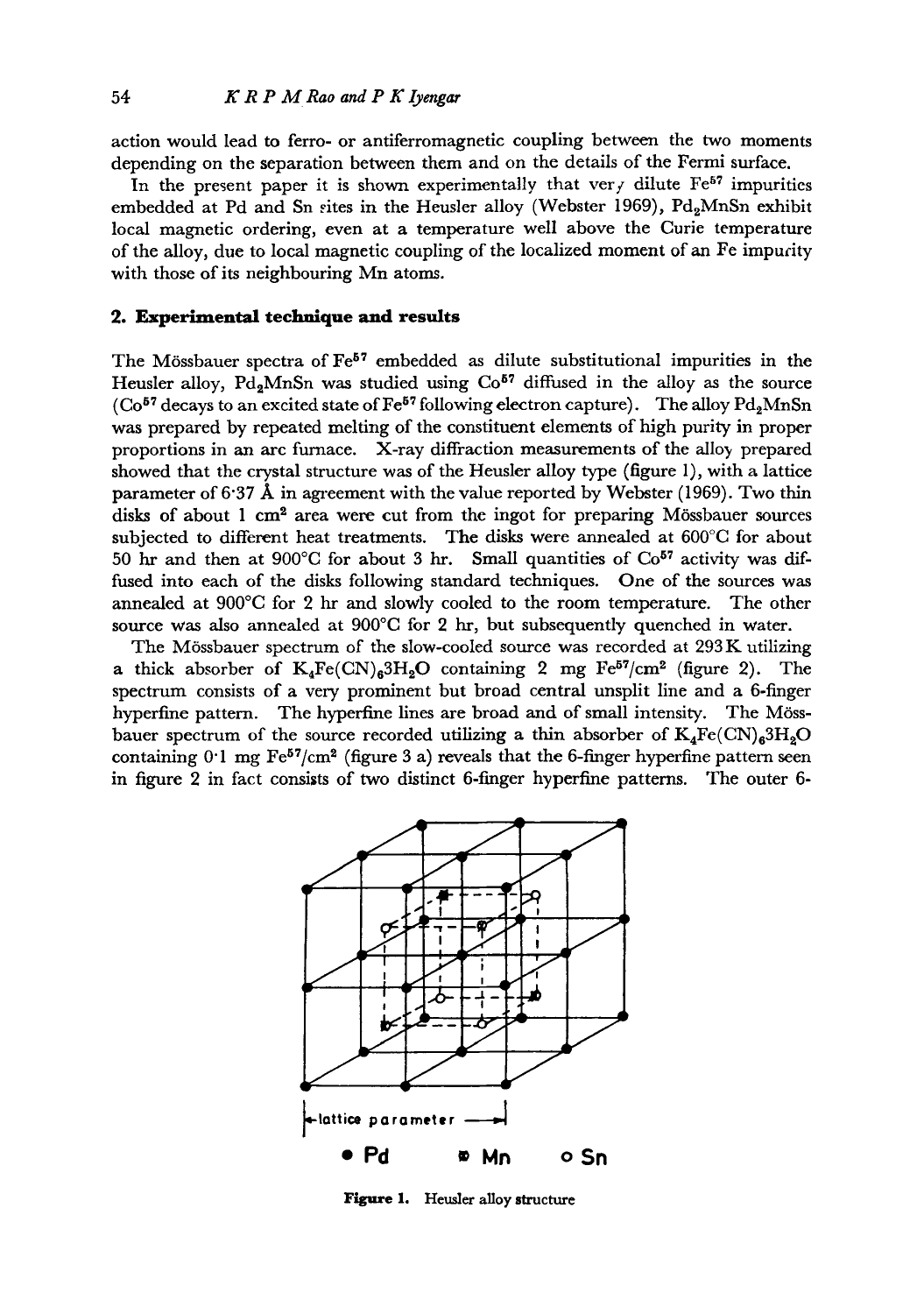

Figure 2. M<sup>x</sup>ssbauer spectrum of Pd<sub>2</sub>MnSn(Co<sup>57</sup>) at 293 K. Enriched K<sub>4</sub>Fe  $(CN)_{6}3H_{2}O$  containing 2 mg Fe<sup>57</sup>/cm<sup>2</sup> was used as an absorber.



Figure 3. Mössbauer spectra of Fe<sup>57</sup> impurities in Pd<sub>2</sub>MnSn (a) at 293 K and (b) at 78K. The absorber used was  $K_4Fe(GN)_63H_2O$  containing 0.1 mg Fe<sup>57</sup>/cm<sup>2</sup>.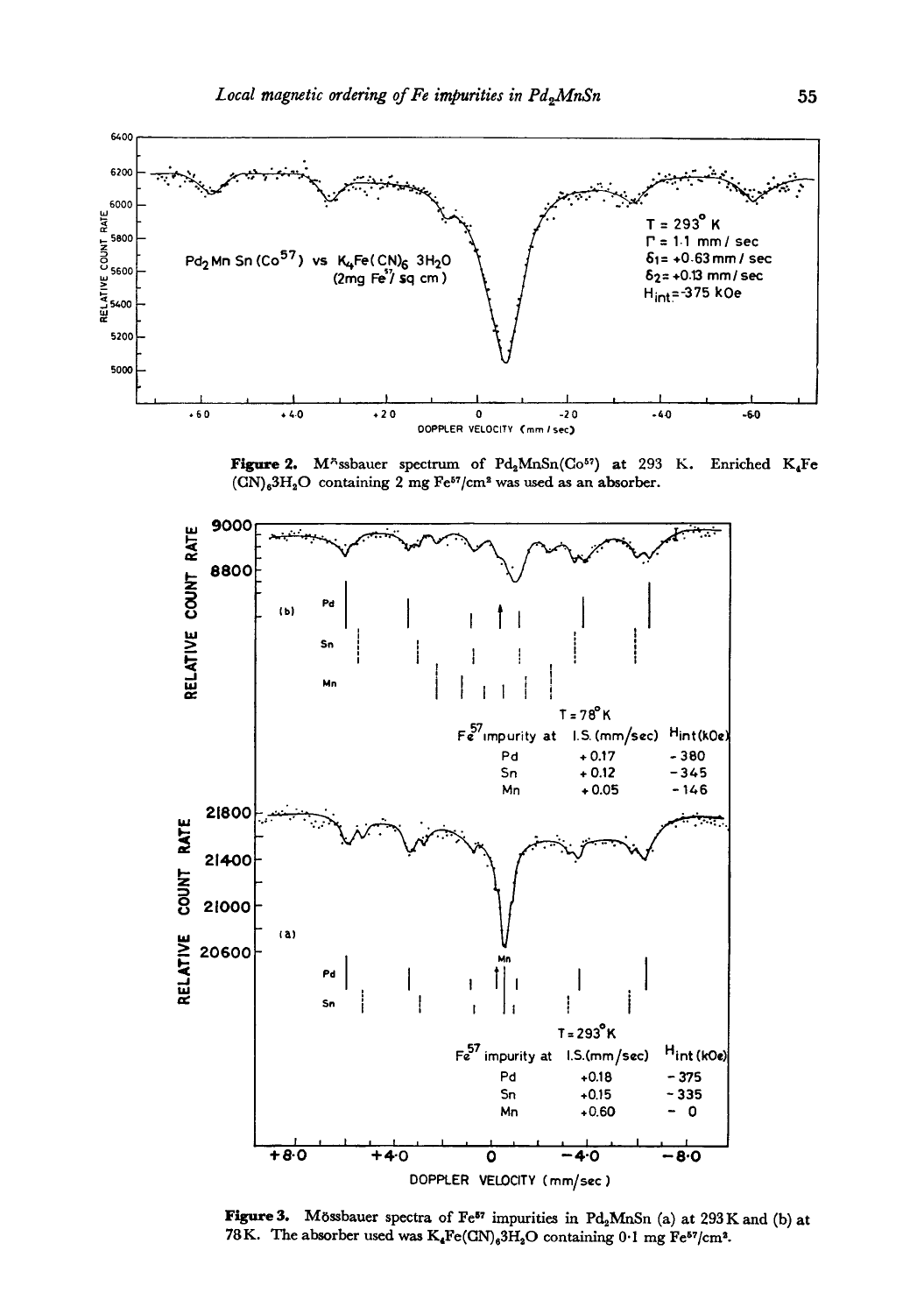

Figure 4. Mössbauer spectrum of Pd<sub>2</sub>Mn Sn(CO<sup>57</sup>) at 293 K. The source was quenched from 900°C.  $K_4Fe(CN_6)3H_2O$  containing 0.1 mg Fe<sup>57</sup>/cm<sup>2</sup> was used as an absorber.

finger pattern corresponds to an internal magnetic field of  $H_{int}(1)=-375$  kOe and the inner to  $H_{int}(2) = -335$  kOe (The negative sign of the internal fields is assumed as it is usually the case for the Fe nuclei). The M6ssbauer spectrum of the source recorded at 78K utilizing the thin absorber is shown in figure 3 b. The spectrum consists of three 6-finger hyperfine patterns. The single unsplit line observed at 293 K is seen to diminish in itensity appreciably at 78 K and give rise to an additional 6-finger pattern corresponding to an internal magnetic field of  $H_{int}(3) = -146$  kOe. The magnitudes of the two internal fields observed at 293 K are seen to increase by about 5 to 10 kOe at 78K. The spectra (figure 3 a, b) clearly indicate the presence of three distinct and magnetically inequivalent  $Fe<sup>57</sup>$  sites in the alloy. The small absorption lines at the positions indicated by arrows in figure 3 seem to arise due to the presence of a small impurity phase in the alloy.

The M6ssbauer spectrum of the quenched source recorded at 293 K utilizing the thinabsorber is shown in figure 4. It consists of a central line with broad wings on both sides of the central line. The spectrum clearly indicates the presence of a distribution of internal magnetic hyperfine fields at different  $Fe<sup>57</sup>$  impurities in the alloy.

#### **3. Discussion**

The Heusler alloy (Webster 1969) Pd<sub>2</sub>MnSn has perfectly ordered L2<sub>1</sub> structure shown in figure 1. The Pd atoms occupy the A- and C- sites while Mn and Sn atoms occupy the B- and D- sites respectively. In the present case the A- and C- sites are equivalent. The magnetic properties of the alloy have been extensively studied. It is well established that the alloy is ferromagnetic below  $189K$  and that each Mn atom carries a localized magnetic moment (Natera *et al* 1970) while Pd and Sn atoms do not carry any magnetic moment.

3.1. *Slow-cooled*  $Pd_2MnSn$  ( $Co<sup>57</sup>$ )

In the case of the slow-cooled Mössbauer source, the diffused Fe<sup>57</sup> impurities are seen to replace the three elements and occupy the three inequivalent sites in the alloy as revealed by the observation that each of the M6ssbauer spectra recorded is a resultant of superposition of three contributions from three distinct and magnetically inequivalent sites in the alloy. *A priori,* from a consideration of the relative sizes of the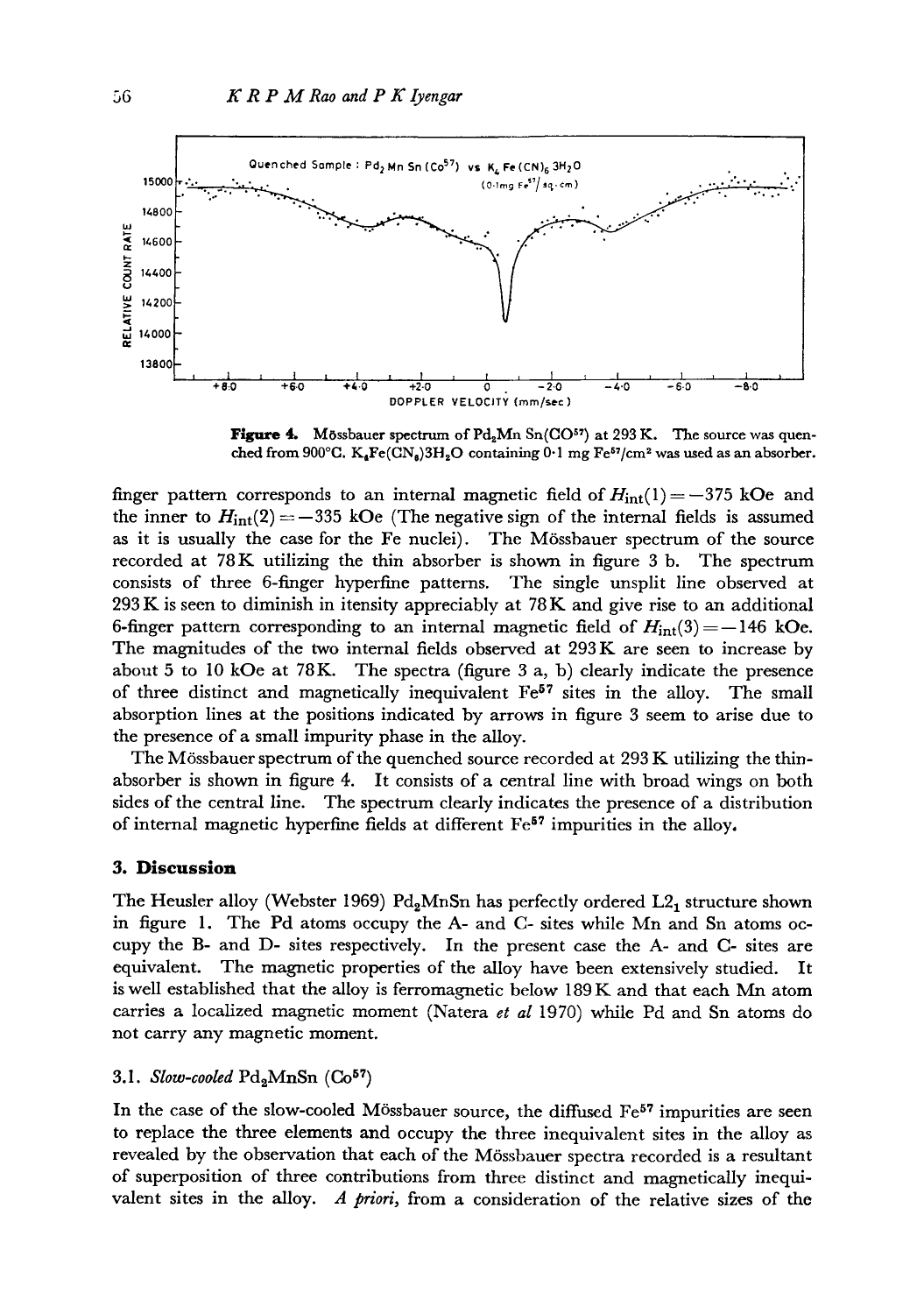atoms replaced, it is logical to presume that  $Fe<sup>57</sup>$  impurities replace the three elements in the alloy preferentially in the order of Mn, Pd and Sn. Consequently, from an inspection of the relative intensities of the three contributions to each of the observed M6ssbauer spectra, the single unsplit paramagaaetic line observed at 293 K and the additional 6-finger pattern observed at  $78K$  can be understood as arising from the Fe<sup>57</sup> impurities located at the Mn-sites in the alloy. The 6-finger hyperfine patterns corresponding to the maximum internal magnetic field in each of the Mössbauer spectra observed (figure 3) can be understood as arising due to the  $Fe<sup>57</sup>$  impurities located at Pd-sites and the remaining 6-finger pattern in each spectrum as arising due to the  $Fe<sup>57</sup>$  impurities located at Sn-sites in the alloy.

The most striking and interesting result of the present experiment is that the  $Fe<sup>57</sup>$ impurities situated at Pd and Sn sites exhibit local magnetic ordering at a temperature, well above the Curie temperature of the alloy, while the bulk of the sample is in a paramagnetic state. It appears that the localized moments of  $Fe<sup>57</sup>$  impurities situated at Pd sites are magnetically coupled with those of the 4 Mn first nearest neighbours located at a distance of 2.74 Å from the Fe impurities. The localized moments of the Fe<sup>57</sup> impurities situated at Sn-sites seem to be magnetically coupled with those of the 6 Mn second nearest neighbours located at a distance of 3.19 Å from the Fe impurities. On the other hand, the  $Fe<sup>57</sup>$  impurities situated at Mn sites in the alloy do not seem to get magnetically coupled with their 12 Mn third nearest neighbours, which are relatively at a larger distance of  $4.52 \text{ Å}$  from the Fe impurities, as indicated by the paramagnetic line observed at 293 K. It is not difficult to understand such a phenomenon in the light of the detailed theoretical work of Inoue and Moriya (1967). It is shown that the interaction energy between two neighbouring localized moments mediated by the conduction electrons via the s-d exchange interaction would lead to ferro-or antiferrornagnetic coupling between the two localized moments depending on the separation between them and on the details of the Fermi surface. The absence of any local magnetic ordering at room temperature of the Fe impurities situated at Mn sites may probably be due to comparatively larger separation  $(4.52 \text{ Å})$  between the Fe impurities and the 12 Mn third nearest neighbours of the impurities which resuits in weakening the strength of the interaction between the two moments. The relatively weak interaction can reduce the magnitude of the magnetic moment on the impurity as compared with the magnitudes of localized moments present on the Fe impurities situated at Pd and Sn sites; consequently, below the Curie temperature of the alloy a smaller internal magnetic field is expected at Fe impurities situated at Mn sites compared to those present at Pd and Sn sites as has, in fact, been observed experimentally.

The conduction electron polarization (CEP) by localized moments via the s-d exchange interaction in a Heusler alloy is a well known effect. By observing the behaviour of internal field at the Fe impurities at different sites in the alloy one can, under certain favourable circumstances, directly study the radial dependence of the conduction electron polarization.

The internal magnetic field experienced by an Fe impurity nucleus in a cubic material such as PdgMnSn with no spin-orbit coupling arises due to the well known Fermi contact interaction which consists of two parts :

1. The polarization of the core s-electrons due to the exchange interaction with the 3d electrons. This gives rise to a large negative field contribution.

2. The polarization of the 4s conduction electrons which in turn consists of three parts :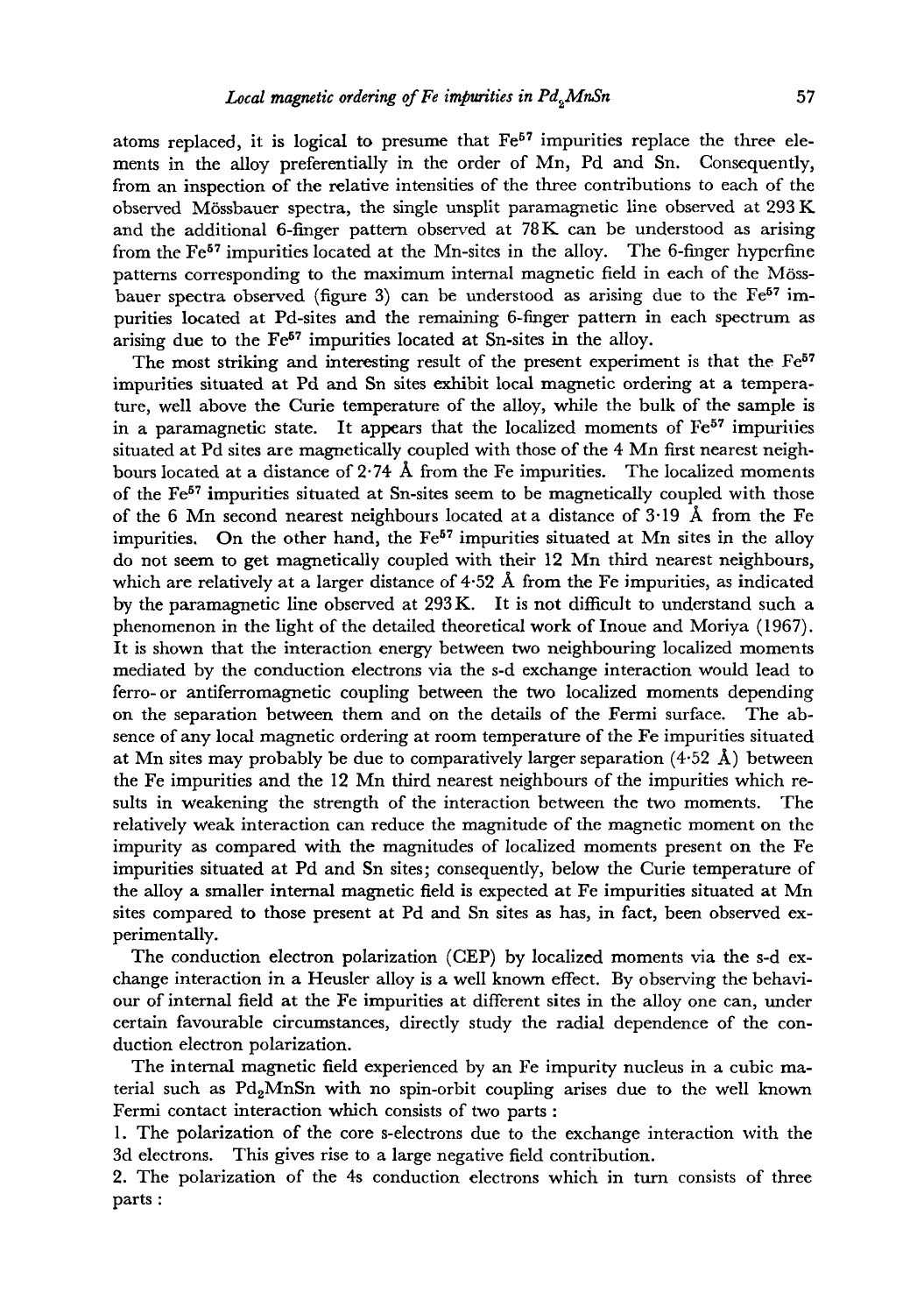(a) The polarization of the paired 4s conduction electrons due to the exchange interaction with the 3d electrons of the impurity. This gives rise to a positive field contribution.

(b) The polarization of the paired 4s conduction electrons arising from the admixture of the 4s conduction electrons with the 3-d band.

(c) The polarization of the 4s conduction electrons at the Fe impurity site arising due to any localized moments on neighbouring atoms via the s-d exchange inter-



**Figure 5.** Unnormalized conduction electron spin polarization in  $Pd_2MnSn$  due to the localised magnetic moment on a Mn atom at the origin versus 2kF r. Positions of Fe<sup>57</sup> impurities occupying Pd- Sn and Mn sites are also shown.

action. The sign of the polarization is determined by the Fermi wave vector,  $k_F$ and the position of the impurity with respect to the positions of neighbouring atoms carrying localized moments.

If the contributions  $(1)$ ,  $2(a)$  and  $2(b)$  remain constant at the Fe impurities at different sites in the alloy, which is the case if the magnitudes of localized moments on the Fe impurities at different sites are equal, then any changes in the internal fields at different Fe impurity sites will be due to the mechanism  $2(c)$ . In the present experiment, it seems reasonable from the observed large internal fields at Pd and Sn sites to presume that the localized moments on the Fe impurities at the two sites *have*  attained their maximum values and are of equal magnitude while the magnitude of the moment at Mn sites is comparatively much less. The difference in the internal fields observed at the Pd and Sn sites can thus be understood as arising due to different total CEP contributions from the localized moments of neighbouring Mn atoms.

The radial dependence of CEP due to a localized moment on a Mn atom on the basis of the approximate RKKY theory (Watson 1967) with the crude assumption of a constant exchange integral  $f_{s-d} (0)$ , described by the function  $F_{RKKY}(x) = x^{-4} (x \cos x)$  $-\sin x$ ) with  $x=2k$ *Fr*, is shown in figure 5. For the calculations of the function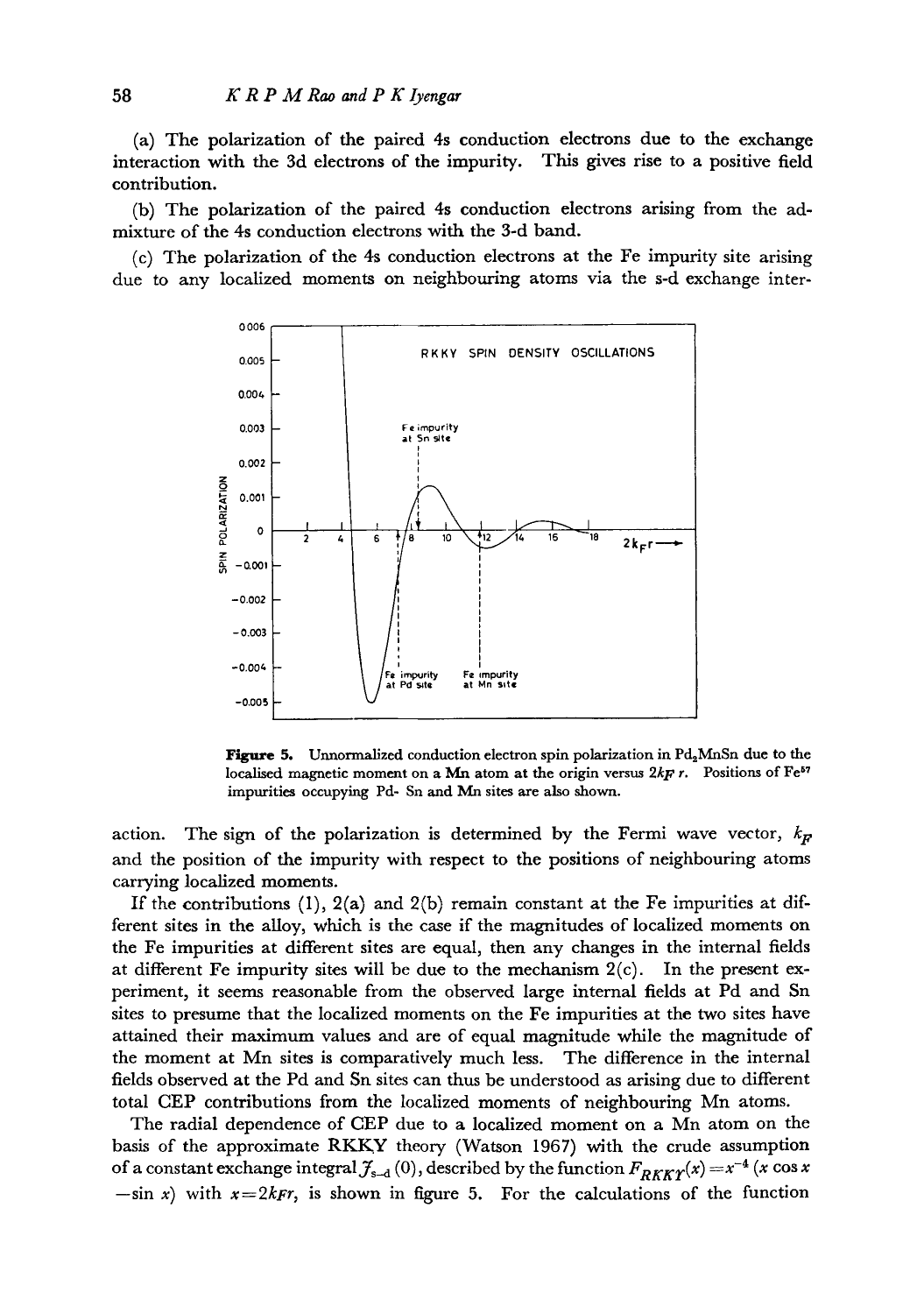$F_{RKKT}(x)$  shown in figure 5, the Fermi wave vector  $k_F$  has been estimated assuming contributions of 4 electrons from each Sn atom, 1.2 electrons from each Mn atom and none from the Pd atoms to the conduction band in the alloy. The spin density at a distance  $r$  from a Mn atom is given by the expression (Yosida 1957)

$$
\Delta \rho(r) = -\frac{8(3n)^2}{E_F V} \frac{\mathcal{J}_{s-d}(0)}{\mathcal{N}} \ 2k_F r F(2k_F r)
$$

It is seen that the CEP contributions to the internal fields at the Pd and Sn sites are of opposite signs.

Now, if it is assumed that the exchange integral  $\mathcal{J}_{s-d}(0)$  is negative, which is quite logical for the Fe impurities in transition metal matrices, then the experimentally observed fact that the magnitude of the internal field at the Pd site is larger than that at the Sn site suggests that the localized moments on Fe impurities at both the Pd and Sn sites are antiferromagnetically coupled with those of their neighbouring Mn atoms or alternatively that the moments of Fe impurities at Pd sites are ferromagnetically coupled with those of their Mn first nearest neighbours while the moments of Fe impurities at Sn sites are antiferromagnetically coupled with those of their Mn second nearest neighbours. The neutron diffraction measurements (Natera *et al* 1970) of  $Pd_{2}MnGe$  have revealed that the alloy is slightly disordered and that about 2% of the Mn atoms occupy the Pd sites in the alloy with their moments antiferromagnetically coupled with those of their neighbouring Mn atoms. As the lattice parameters of Pd<sub>2</sub>MnSn ( $a_0$ =6.37 Å) and of Pd<sub>2</sub>MnGe ( $a_0$ =6.18 Å) are not very much different, it is possible that the Fe impurities at Pd sites in the former alloy also have their moments antiparallel to those of the Mn atoms. If the moments of Fe impurities at Pd sites in  $Pd_{2}MnSn$  are antiparallel to those of the first nearest Mn atoms of the impurities, then the results of the present experiment indicate that the moments of Fe impurities at Sn sites are also antiparallel to those of the second nearest Mn atoms of the impurities at Sn sites.

# 3.2. *Quenched* Pd<sub>2</sub>MnSn (Co<sup>57</sup>)

The M6ssbauer spectrum of the quenched source (figure 4) is seen to be drastically different from that of the slow-cooled source (figure 3). The former indicates that the  $Fe<sup>57</sup>$  impurities in the quenched source experience a distribution of the internal magnetic field as against well defined fields experienced by the  $Fe<sup>57</sup>$  impurities in the slowcooled source. It is likely that quenching of the source leads to disorder of the alloy and/or clustering of the Fe impurities in the alloy.

Another interesting and significant result of the present study is that the isomer shift observed at the Fe impurities occupying the Mn sites decreases considerably from a value of  $0.6$  mm/sec in the paramagnetic state to  $0.05$  mm/sec in the ferromagnetic state of the alloy while the shifts observed at the other two sites do not vary appreciably. This change in the isomer shift observed indicates that the density of the 3d- states of the Fe impurities at the Mn sites is more in the paramagnetic state as compared to that in the ferromagnetic state of the alloy. This increase or ' motional narrowing ' of the 3d- density of states in the transition from the ferromagnetic to the paramagnetic state observed confirms the recent theoretical predictions of Daniel (1971).

The technique of time-differential perturbed angular correlations (TDPAC) is one of the possible precision experimental methods which can yield information that is strikingly similar to that obtained from the M6ssbauer effect experiments, particularly